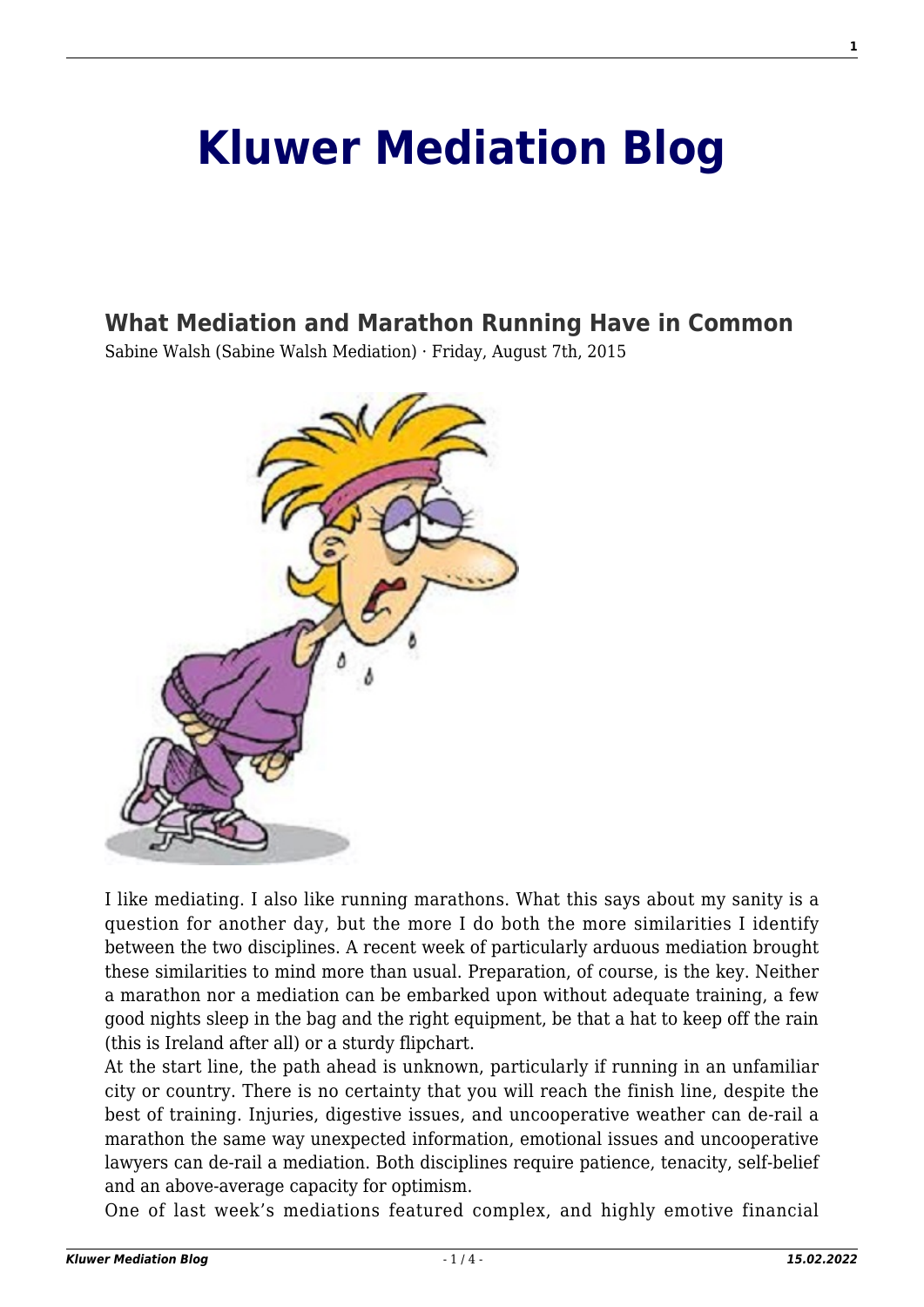circumstances. The early stages of the session required careful pacing, as speeding ahead through the layers of information, well understood by one party but a foreign language to the other, would have risked losing the latter party and compromising his willingness to continue. The hours that followed crawled by as we wound our way in and out of the financial and emotional issues and tried to disentangle the two. It was tiring and confusing for the parties and we all could easily have given up but little by little the issues became clearer and the momentum towards agreement grew. As we all crossed that finish line I felt like the runner but also, for the parties, like the spectator you meet at mile 25 holding up a sign saying "you are beating all the people behind you!" or the coach that runs alongside his exhausted athletes to get them over the line.

All marathon runners will be aware of the dreaded wall, the point at which your body just wants to stop and it takes all your physical and mental strength to keep putting one foot in front of the other. All mediators will also be familiar with this wall, the point at which it seems like no matter what you do, the parties are at an impasse and any forward movement seems impossible. At both walls, the easiest, and the most tempting thing to do is to give up; to lie down and call your husband to come get you, or to walk out and call the parties lawyers (or your own!). In running, hitting the wall is usually caused by running out of fuel. In mediation, it can be caused by running out of ideas, techniques or questions. Last week's wall took the form of a deadlock on choice of schooling for a child. The choice was to be made on religious grounds. One parent wanted the child to go to a Catholic school, the other wanted the child to go to the Protestant one. (In Ireland the vast majority of school are under the patronage of one or other church) For obvious reasons, a middle ground was hard to identify. We were stuck. No amount of re-framing concerns and interest-focused questions helped as the impasse was one based on a clash of values, and as mediators we know that value conflicts can be among the most difficult to resolve as they run so deep.

What did we do? Like all good marathon runners we slowed the pace, took on some fuel (coffee and biscuits) and went back to first principles. We identified where the differences lay and what the implications of not agreeing were. We looked at what else might be needed in order to reach an agreement. In this case that turned out to be information, the fuel every mediation needs to keep going. Rather than focus on the religious aspects, we re-directed our attention at the other factors which might influence the choice of school. We re-evaluated the goal, which was to ensure the child had a good and appropriate education that both parents could be involved in. After a while, the wall did not seems as high any more. New information on how both religions could be accommodated within one school re-energised the parties and after another few miles of negotiation, an agreement was reached.

The final analogy I need to draw between these two disciplines is based on the agreement. The sense of achievement, relief and a job well done at the end of an arduous mediation is only matched by the feeling of crossing the finish line after 26.2 miles. You questions yourself many times along the route as to why you are doing this and think there must be an easier way, but the feeling that comes with sitting down to a post-marathon pint and chips, or the feeling of seeing the extended, until now estranged family you were working with having a drink together is hard to match. Of course it doesn't always work out. There are marathons where you keel over at mile 9, and mediations where the parties walk out in the first hour, but they serve to remind you that both need you to be well trained and practised and both require hard work.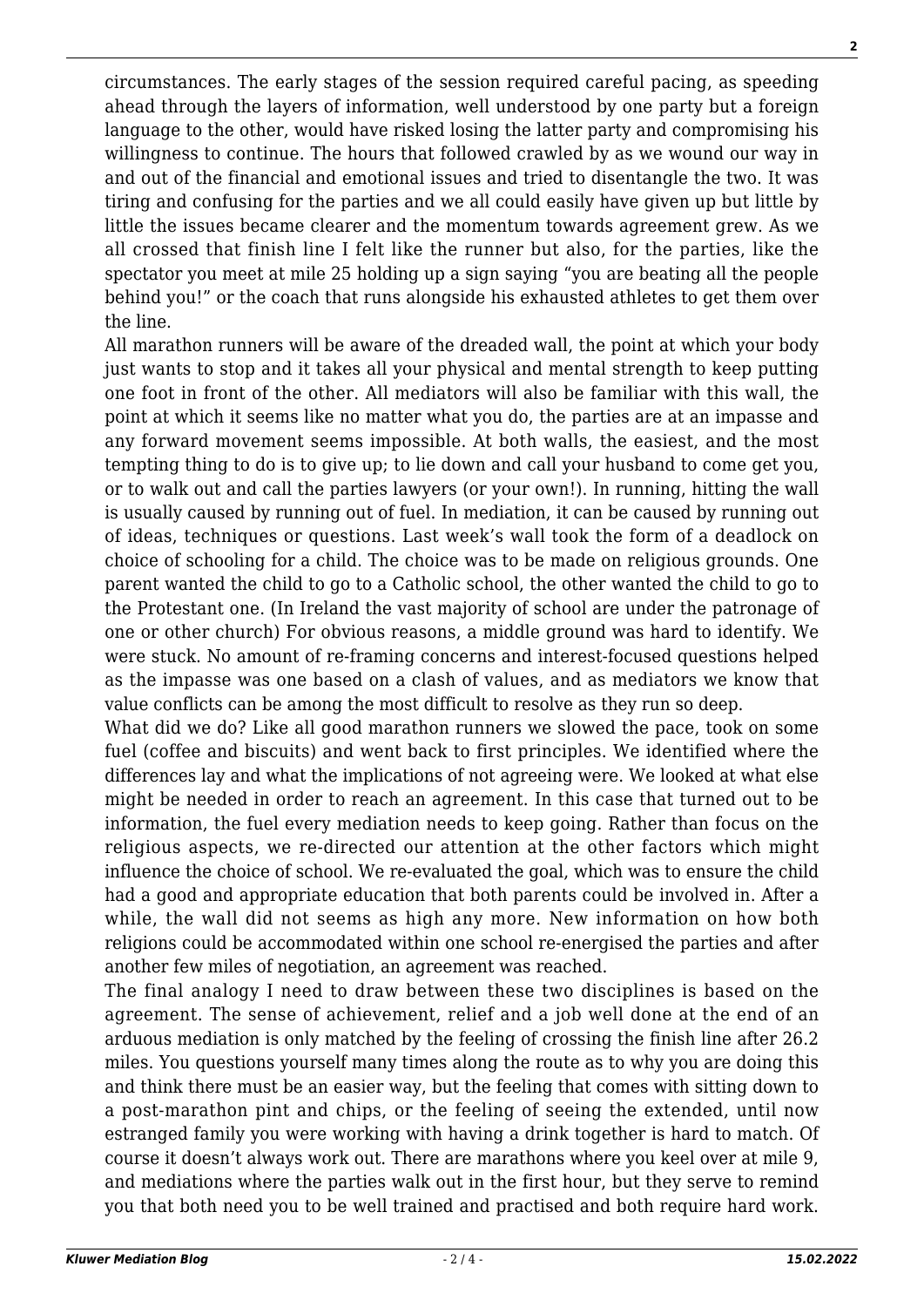Both, are also immensely rewarding learning experiences and no two are ever the same. Personally, my running helps my mediation, by giving me time to reflect and evaluate, and teaching me to keep going when things get tough. Both have dramatically increased my capacity for tolerating discomfort, or the physical and emotional variety, though fortunately the latter – usually – belong to my clients in mediation.

And there the similarity ends…fortunately, because if mediating had the same effect on how I walk the day after as marathoning I would have to consider changing career…

*To make sure you do not miss out on regular updates from the Kluwer Mediation Blog, please subscribe [here.](http://mediationblog.kluwerarbitration.com/newsletter/)*

**Kluwer Arbitration Practice Plus** now offers an enhanced Arbitrator Tool with 4,100+ data-driven Arbitrator Profiles and a new Relationship Indicator exploring relationships of 12,500+ arbitration practitioners and experts.

[Learn how](https://www.wolterskluwer.com/en/solutions/kluwerarbitration/practiceplus?utm_source=mediationblog&utm_medium=articleCTA&utm_campaign=article-banner) **[Kluwer Arbitration Practice Plus](https://www.wolterskluwer.com/en/solutions/kluwerarbitration/practiceplus?utm_source=mediationblog&utm_medium=articleCTA&utm_campaign=article-banner)** [can support you.](https://www.wolterskluwer.com/en/solutions/kluwerarbitration/practiceplus?utm_source=mediationblog&utm_medium=articleCTA&utm_campaign=article-banner)



This entry was posted on Friday, August 7th, 2015 at 4:02 pm and is filed under [Family](http://mediationblog.kluwerarbitration.com/category/family-mediation/) [Mediation](http://mediationblog.kluwerarbitration.com/category/family-mediation/), [General](http://mediationblog.kluwerarbitration.com/category/general/), [Humorous Pieces,](http://mediationblog.kluwerarbitration.com/category/humorous-pieces/) [Ireland,](http://mediationblog.kluwerarbitration.com/category/ireland/) [mediation as a career,](http://mediationblog.kluwerarbitration.com/category/mediation-as-a-career/) [Mediation](http://mediationblog.kluwerarbitration.com/category/mediation-practice/) [Practice,](http://mediationblog.kluwerarbitration.com/category/mediation-practice/) [Sport,](http://mediationblog.kluwerarbitration.com/category/sport/) [Stories](http://mediationblog.kluwerarbitration.com/category/stories-2/)

You can follow any responses to this entry through the [Comments \(RSS\)](http://mediationblog.kluwerarbitration.com/comments/feed/) feed. You can skip to the end and leave a response. Pinging is currently not allowed.